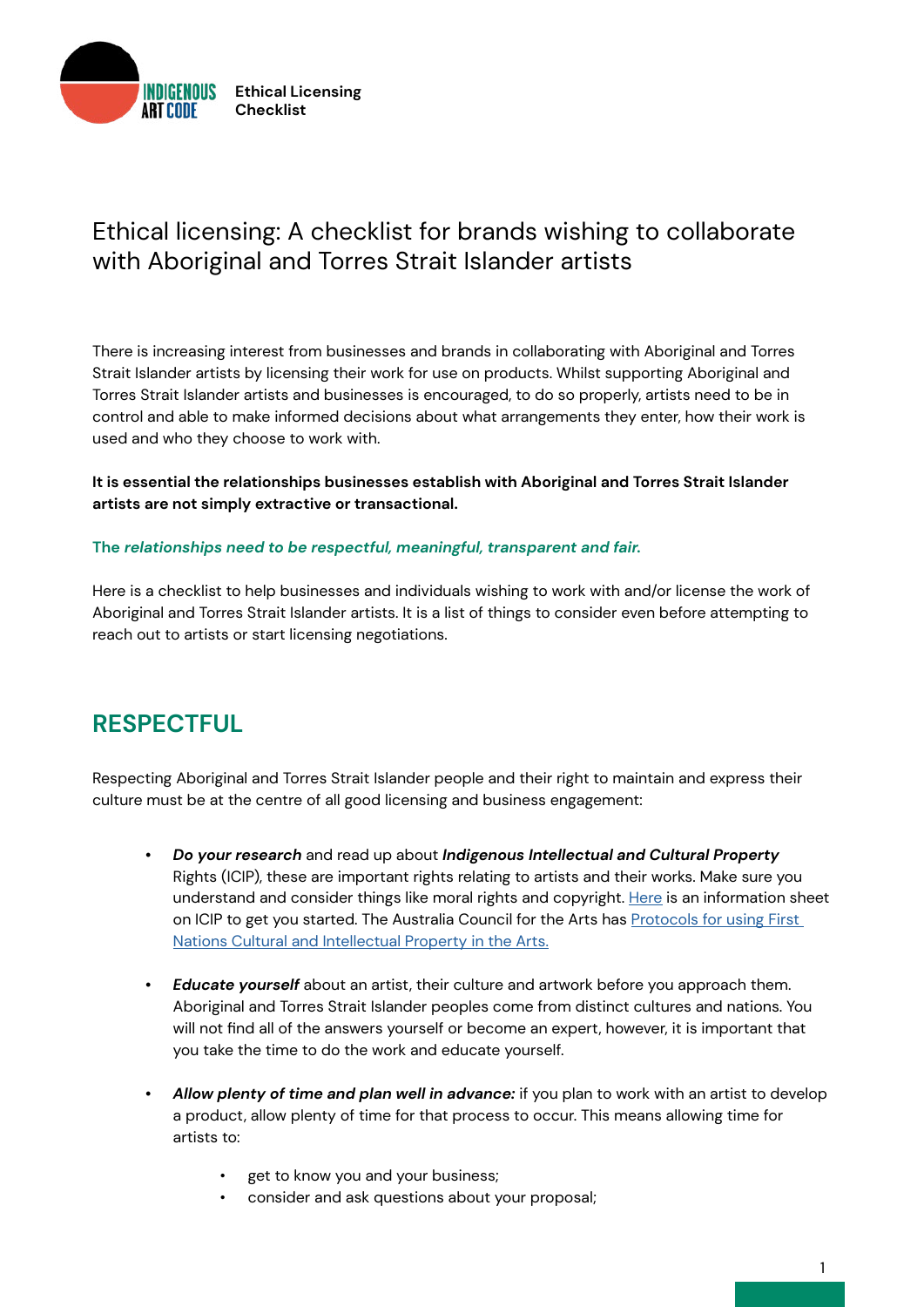

- have contracts drawn up;
- seek independent legal advice;
- review designs of the product and provide approval and sign-off throughout design and production stage.

Pressuring an artist into moving quickly, agreeing to terms or signing contracts in a hurry, is not respectful or fair to the artist.

- *• Make room for artist's input:* you need to do the work to research and fully develop your concept and business plan. It is important to bring a considered project proposal to any artist you plan to work with. You also need to make room for artists to have creative input. The output of a project should not be so prescriptive or predetermined that artists can't have a role in shaping the outcomes. You need to be prepared to adapt the project based on artists' creative input.
- *• Centre the artists' work and culture:* consider the way your proposed product will showcasethe artist and their culture. Aboriginal and Torres Strait Islander art is intrinsically linked to culture, Country and community. How will your project feature and acknowledge these connections in both the way artwork is reproduced on products and also in the marketing and promotion of those products?

# **MEANINGFUL**

*• Consider why you wish to work with an Aboriginal and Torres Strait Islander artist?*  If you express a desire to support Aboriginal and Torres Strait Islander artists and their communities through your engagement, this needs to be genuine and provide meaningful benefit to the artist/s involved. Showing respect and building the relationship (see above) and entering fair arrangements (see below) is how you demonstrate and express this meaningful support. No artist wants their name, culture and artwork leveraged by a brand for social and/or market capital. *Think carefully and honestly about your motivations. Your actions must match your words.*

## **FAIR**

For a range of reasons artists are not always in a position to negotiate the terms of a contract equitably. Consider what power imbalances may be at play between you and the artist/s you plan to approach and whether artists are able to negotiate on a level playing field. **Remember that offering an artist 'exposure' isn't fair payment. Exposure doesn't pay the bills!**